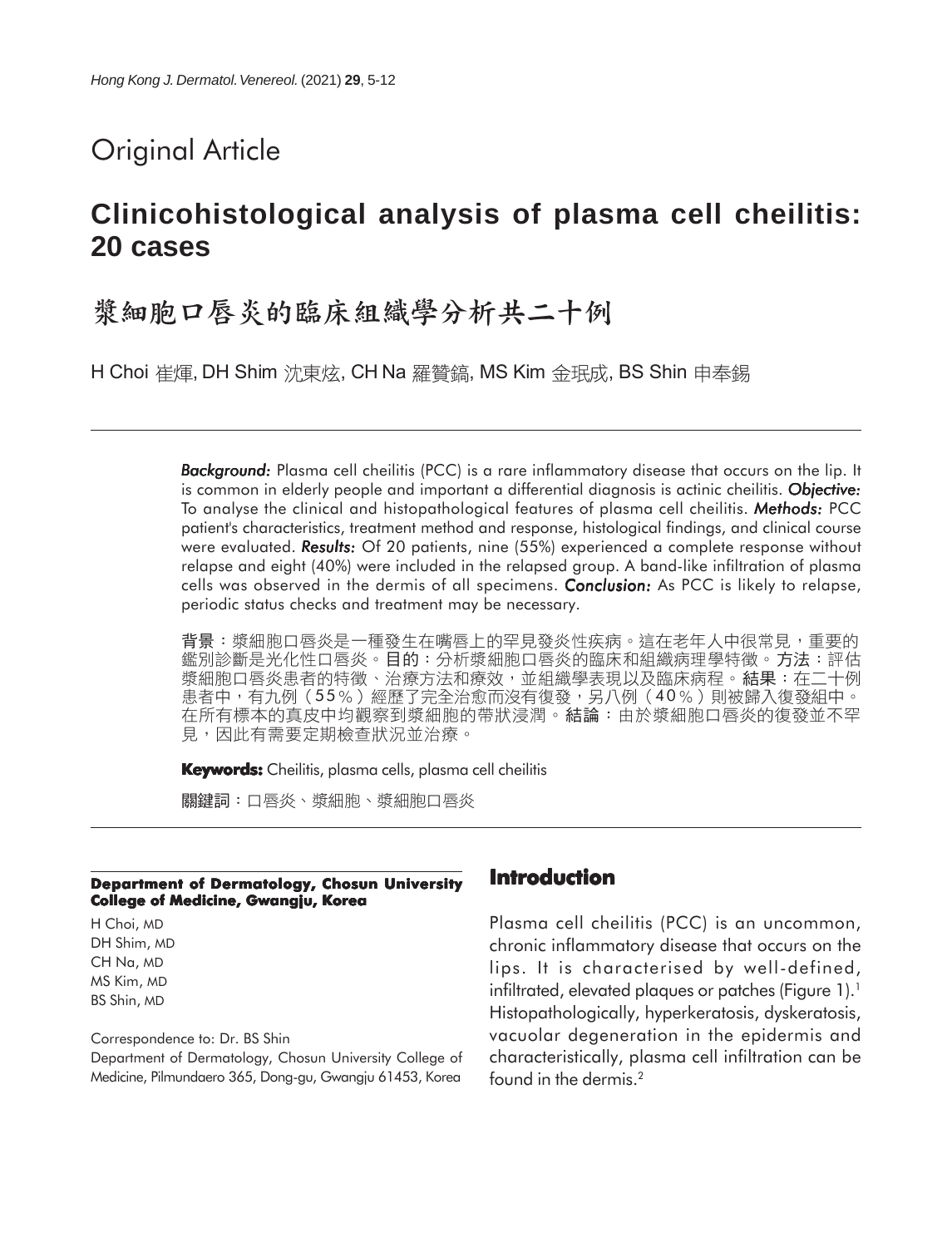PCC is also classified as plasma cell mucositis because of similar histological findings may occur on other sites of the body, including the oral cavity and upper aerodigestive tract.<sup>1,3</sup> The cause of PCC is often unknown, and is more common on the lower rather than the upper lip.4,5

Various treatments for PCC have been tried with variable results. Treatments include systemic and topical corticosteroids, systemic griseofulvin, intralesional steroid injections, and topical calcineurin inhibitors.6,7

Differential diagnoses include actinic cheilitis, allergic contact cheilitis, lichen planus, and squamous cell carcinoma. PCC is often difficult to distinguish clinically, so a skin biopsy must be performed to accurately diagnose PCC when it is not evident clinically.<sup>8</sup> PCC tends to be more common in older patients.7,8

In this study, we review the characteristics of patients diagnosed with PCC, treatment given and outcomes, histological findings and clinical course. The lips are a prominent facial feature and can affect daily activities such as eating and talking. Therefore, it is necessary to clearly differentiate PCC from other diseases and treat accordingly.

## **Materials and methods**

This study is a retrospective design based on the medical records of patients who were diagnosed with PCC at Chosun University Hospital dermatology from 2012 to 2019. All data were analysed under three main categories: patient characteristics, treatment methods and response, histological findings and clinical course. Patient characteristics included the following: age, sex, duration of symptoms, location (upper lip, lower lip, or both upper and lower lips), associated symptoms (i.e., pain, pruritus, prickling), and accompanying skin disease.

The treatment responses were divided into three groups: (i) Complete response (CR): patients experienced a complete recovery without recurrence until follow up period; (ii) Relapsed group: patients responded to treatment but had relapses. The period without recurrence was based on the medical records indicating when symptoms reappeared and (iii) No response (NR) group: patients did not respond to treatment. If there was no information in the medical record related to CR or relapse, current symptoms and conditions were assessed via patient phone consultation. Treatment response comparisons were analysed in two patient groups: 65 years old or older and under 65 years



Figure 1. Clinical manifestations of plasma cell cheilitis in a (A) 67-year-old man and a (B) 69-year-old woman.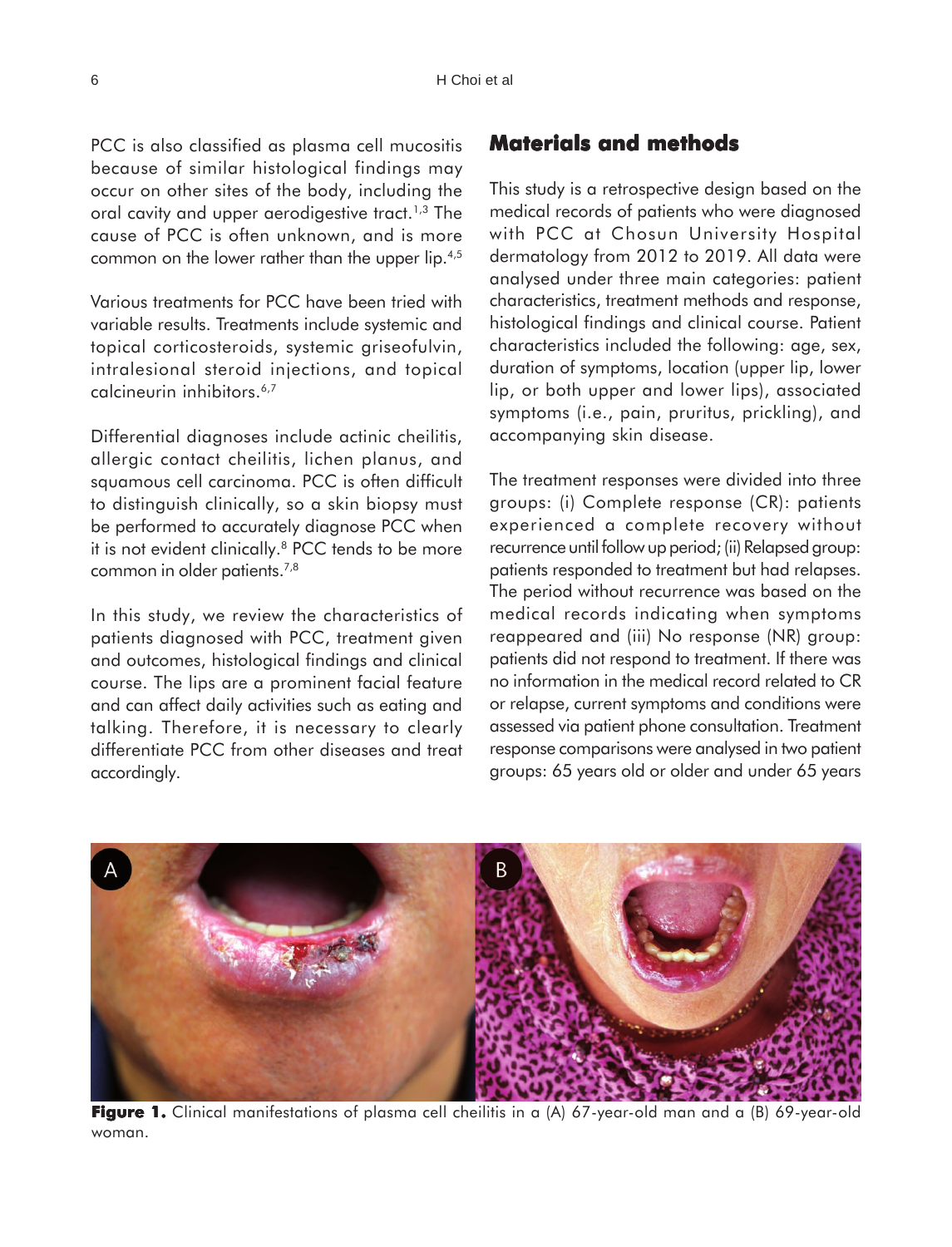old. The Chi-square test was used to determine if whether the differences in treatment response between the two groups were statistically significant.

All tissues were prepared with haematoxylin and eosin (H&E) staining and were read by both pathologists and dermatologists. Each slide was classified according to the following findings: acanthosis, intercellular oedema, parakeratosis, vacuolar degeneration, eosinophilic infiltration, neutrophilic infiltration, Russell bodies, dyskeratosis, and other histological findings. Other histological findings included erosion and melanin incontinence. The study was approved by the Institutional Review Board of Chosun University Hospital (No.CHOSUN 2020-02- 018).

## **Results**

### *Patient characteristics*

A total of 20 patients were recruited (age range: 51 to 83 years; mean age: 62.65 years). Of the patients, 11 (55%) were 65 years old or older. The male: female sex ratio was 6:4. The disease duration was greater than six months in eleven patients (55%) and under six months in nine patients (45%). The average duration of the disease was approximately 8.15 months. All lesions involved the lower lip with two patients affected on both the upper and lower lips. Sixteen patients (80%) complained of symptoms and four (20%) had lesions but no symptoms. The most common symptom reported was pain (65%) and two patients had complaints of pruritus and prickling. Nine patients (45%) had patch lesions and 11 patients (55%) had plaque lesions. However, in most patients, erosion and crusting were observed as common characteristics of PCC.

Three patients had accompanying skin diseases including actinic keratosis on the face, aphthous ulcers, and oral candidiasis (Table 1).

### *Treatment method and response*

The main treatment method was intralesional injection of triamcinolone acetonide (90%) and topical tacrolimus application (60%). Cryotherapy was attempted in four patients when histologically dysplasia was prominent. One patient was prescribed a systemic steroid (methylprednisolone, 0.1 mg/kg/day). A patient who did not respond to other treatments responded to dapsone (100 mg/ day) (Table 2).

#### **Table 1.** Patient characteristics

| Age                                                                                              | patients                                                           | Number of % of sample |
|--------------------------------------------------------------------------------------------------|--------------------------------------------------------------------|-----------------------|
| 65 years old or older                                                                            | 11                                                                 | 55                    |
| Under 65 years                                                                                   | 9                                                                  | 45                    |
| Sex<br>Male<br>Female                                                                            | 12<br>8                                                            | 60<br>40              |
| Duration<br>More than 6 months<br>Less than 6 months                                             | 11<br>9                                                            | 55<br>45              |
| Location<br>Upper lip<br>Lower lip                                                               | $\overline{2}$<br>20                                               | 10<br>100             |
| Associated symptoms<br>Asymptomatic<br>Painful<br>Pruritic<br>Prickling                          | $\overline{\mathcal{A}}$<br>13<br>$\overline{2}$<br>$\overline{2}$ | 20<br>65<br>10<br>10  |
| Skin findings<br>Patch<br>Plaque<br>Erosion<br>Crust                                             | 9<br>11<br>18<br>19                                                | 45<br>55<br>90<br>95  |
| Accompanying skin disease<br>Actinic keratosis<br>Aphthous ulcer<br>Oral candidiasis<br>Pyoderma | 1<br>1<br>1<br>1                                                   | 5<br>5<br>5<br>5      |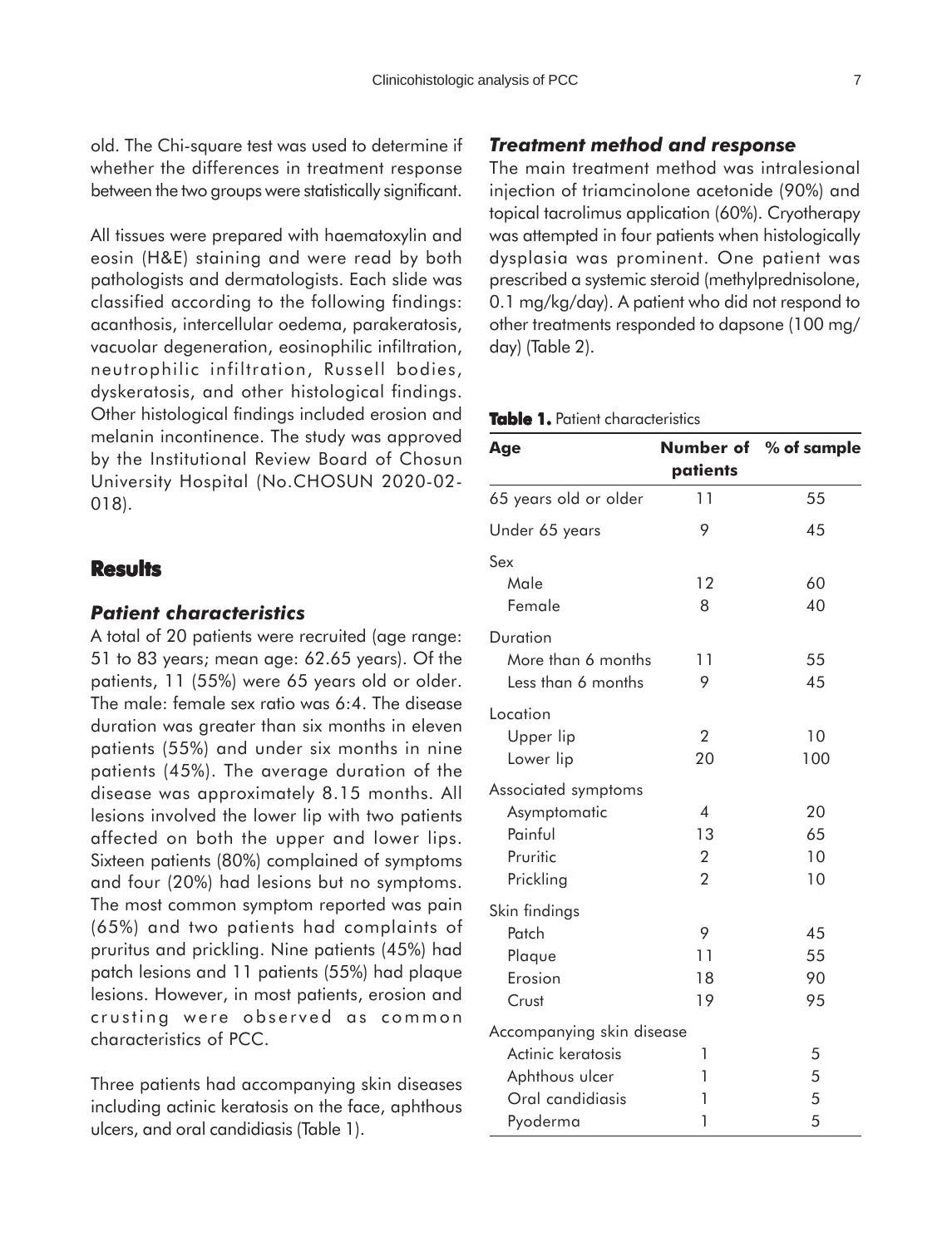Of the 20 patients, nine (45%) achieved CR, eight (40%) relapsed, and three (15%) did not respond to treatment. Of the 17 patients who responded to treatment, the mean time to achieving significant improvement was 2.3 months. Significant improvement was seen anywhere from two weeks to six months.

In 11 patients over 65, four patients (36.3%) experienced CR without relapse (Figure 2) and six patients (54.5%) that responded to treatment were included in the relapsed group. The remaining patient did not respond to treatment. In nine patients under 65, five (55.6%) experienced CR and two (22.2%) were included in the relapsed group. Two patients (22.2%) did not respond to treatment. There was no statistical significance for the treatment effects between the two groups  $(P=0.322)$  (Table 3).

## **Histological findings**

Twenty slides were analysed. First, the band-like infiltration of plasma cells was observed in the dermis on all specimens (Figures 3A & 3B). Intercellular oedema was observed in 11 slides (55%). Parakeratosis and dyskeratosis were also observed in 14 and 15 (70%, 75%) specimens, respectively. Vacuolar degeneration was observed in eight specimens (40%). Lymphocyte infiltration is also a well-known finding in PCC. In this study, 12 specimens showed neutrophilic infiltration (60%)

#### **Table 2.** Treatment methods

| <b>Treatment</b>                   | Number of<br>patients | % of sample |
|------------------------------------|-----------------------|-------------|
| Intralesional steroid<br>injection | 18                    | 90          |
| Topical tacrolimus                 | 12                    | 60          |
| Cryotherapy                        | 4                     | 20          |
| Dapsone                            |                       | 5           |
| Systemic steroid                   |                       | 5           |

and 11 (55%) eosinophilic infiltration (Figure 3C). In addition, Russell bodies were seen on three specimens (15%) (Figure 3D) (Table 2).

## **Clinical course**

As we mentioned earlier, of the 20 patients, 8 patients who showed clinical improvement initially experienced relapse. The average time to patient relapse was 10.75 months. Two of eight relapsed patients who were all over 65 had multiple relapses.

## **Discussion**

PCC is a benign and chronic inflammatory skin disease that primarily affects the lips. It is common in men and the elderly. The characteristic clinical features are patches or plaques with ulcerations, erosion, bleeding, and crusting which are usually accompanied by prickling and painful sensations.<sup>7,8</sup> In 1952, Zoon first described balanitis caused by the dermal infiltration of plasma cells.<sup>9</sup> Later studies reported similar findings in other mucosal areas of the body and PCC is considered to be one of them.10 There are also cases involving the upper aerodigestive tract that includes the buccal mucosa, gums, epiglottis, and larynx. All of these cases are



**Figure 2.** A 67-year-old man who achieved complete response.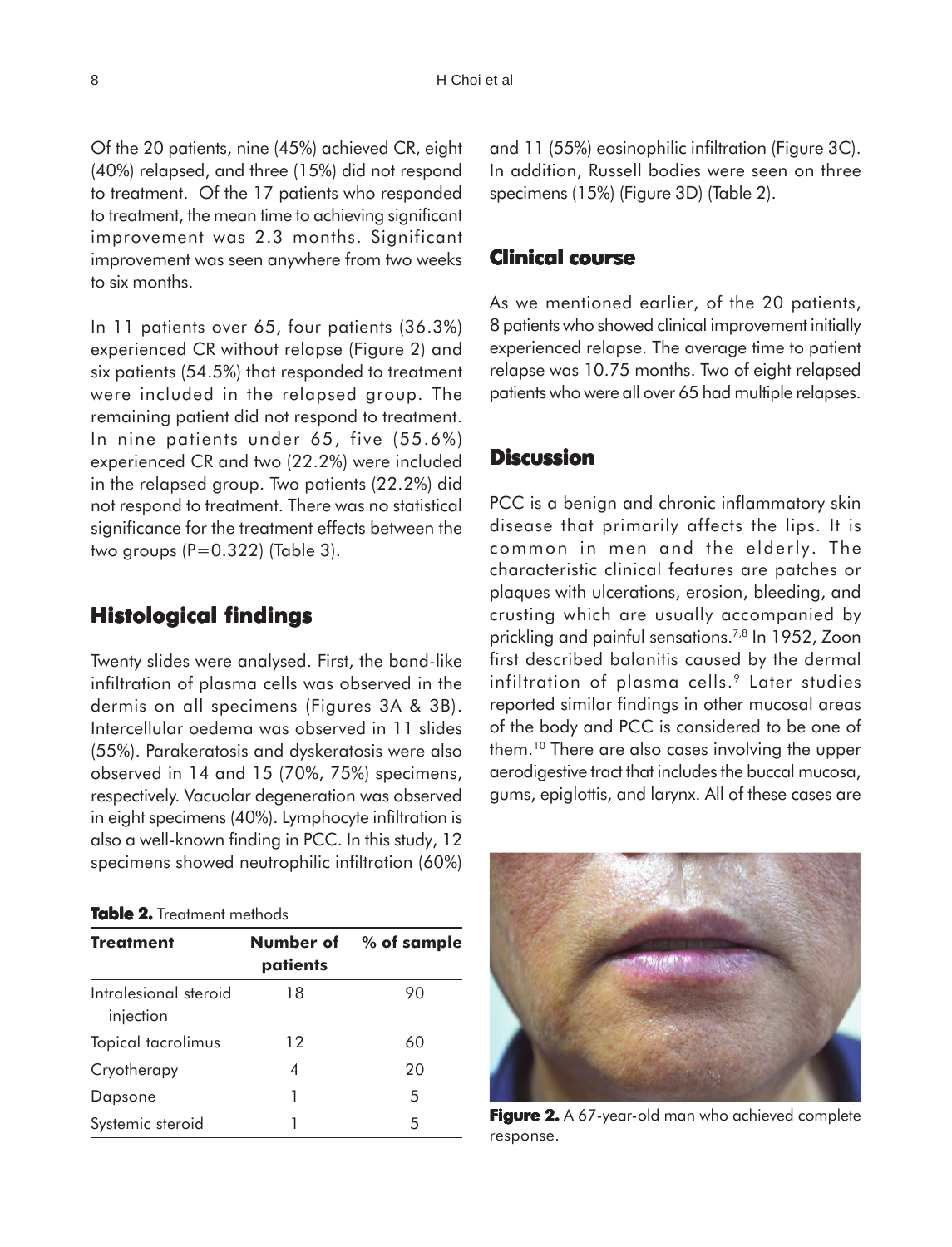

**Figure 3.** Histological findings. (A) Band-like plasma cell infiltration with dyskeratosis and parakeratosis (H&E, original magnification x 100). (B) Massive plasma cell infiltration (H&E, original magnification x 400). (C) Eosinophilic infiltration with plasma cell (H&E, original magnification x400). (D) Russell body (H&E, original magnification x 400).

| Group                 | <b>Complete response</b> | <b>Relapsed</b> | No response | Total      |
|-----------------------|--------------------------|-----------------|-------------|------------|
| Whole patients        | 9(45%)                   | 8 (40%)         | 3 (17.6%)   | 20 (100%)  |
| Under 65 years        | $5(55.6\%)$              | $2(22.2\%)$     | $2(22.2\%)$ | $9(100\%)$ |
| 65 years old or older | 4 (36.3%)                | 6(54.5%)        | $(9\%)$     | 11 (100%)  |

### Table 3. Treatment response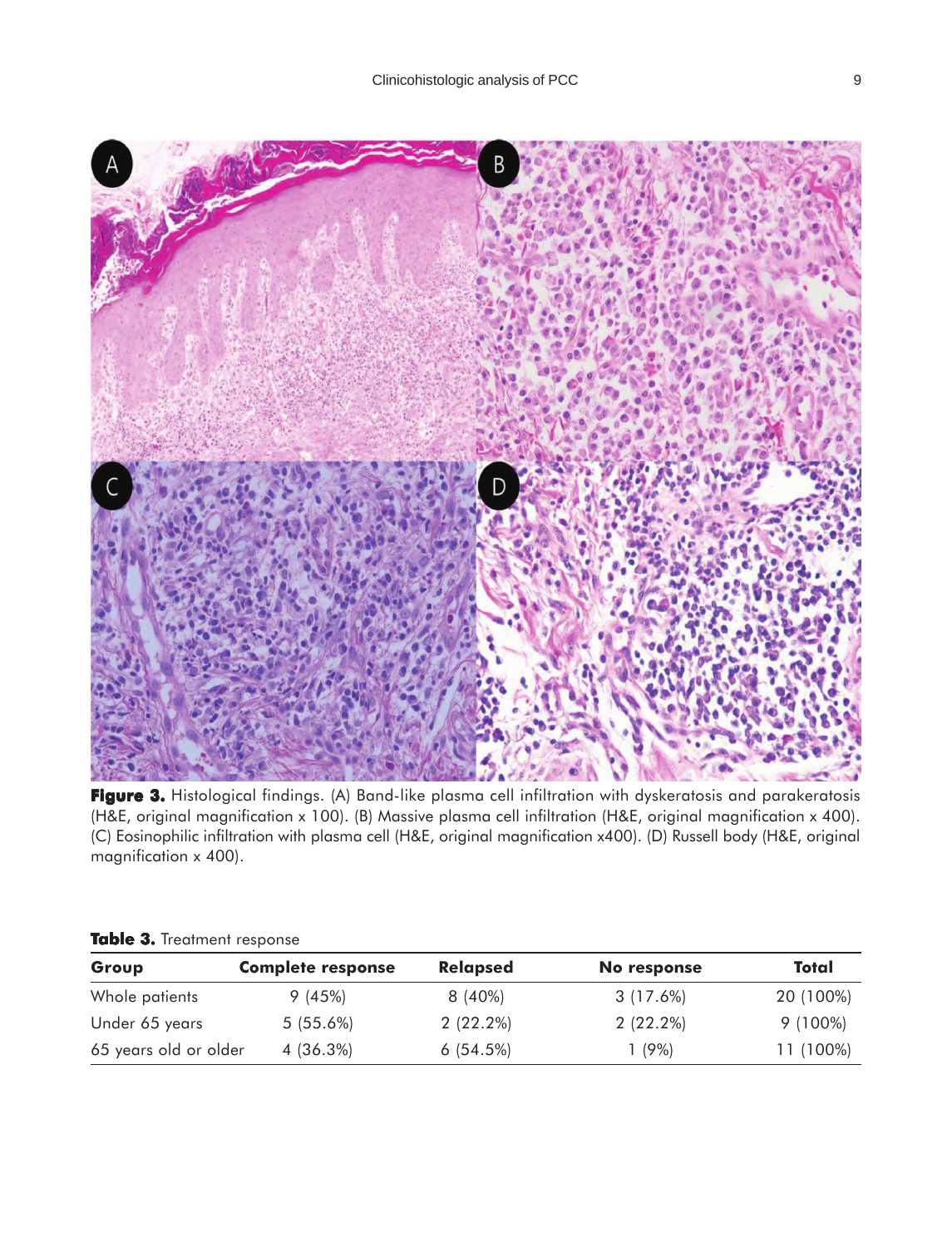referred to as plasma cell mucositis (PCM) (Table 4). PCC can be categorised as PCM and the cause is unknown.3 Several studies suggest that various risk factors such as chewing gum, toothpaste, smoking, and chronic sun exposure affect disease occurrence.<sup>1,10,11</sup>

The differential diagnosis includes several diseases that may cause cheilitis. There are many criteria for classifying cheilitis; however, the causes include contact, allergy, nutritional deficiency, systemic diseases, trauma, and immunity.12 Among the classifications, actinic cheilitis (AC) may be the most common differential diagnosis because of its persistence. AC is a precancerous lesion on the lips and is known to be primarily caused by sun exposure. Its clinical features include lip dryness, scaly lesions, atrophy, oedema, and ulcers. One study suggested that dermoscopic findings might help distinguish PCC from AC. On dermoscopy, a regular border with telangiectasia is seen in PCC whereas in AC, irregular, ill-defined borders and ulcers are observed.13 Although there are differences in dermoscopic findings, a biopsy is still necessary for a definitive diagnosis. The characteristic histological findings for AC are dysplasia, elastosis, and vasodilatation.14 These histological findings are

#### **Table 4.** Histological findings

different from those found in PCC. Considering that both PCC and AC are prevalent in older people and that there are clinical similarities, it is important to differentiate between the two conditions. Another important reason for the differentiation is that squamous cell carcinoma can develop from AC on the lips.

PCC is known to be long-lasting and not very responsive to treatment.<sup>15</sup> Several treatments have been considered and recently, topical calcineurin inhibitors have been reported to be effective. The mechanism is the immunomodulatory effect of calcineurin inhibitors. They inhibit T lymphocyte signal transduction.<sup>16-18</sup> In this study, 0.1% topical tacrolimus ointment was applied twice daily. No side effects such as prickling or heat sensation were reported. This treatment was used in combination with others but was not applied to all patients. In this study, seven of nine patients (77.8%) who achieved CR received topical tacrolimus treatment.

The main treatment for PCC in this study was  $0.1 \sim 0.5$  mL (4.0 mg/mL) intralesional injection of triamcinolone acetonide at two-week intervals. Several studies have reported

| <b>Histological features</b>       | <b>Number of patients</b> | % of sample |
|------------------------------------|---------------------------|-------------|
| Infiltration of plasma cell        | 20                        | 100         |
| <b>Dyskeratosis</b>                | 15                        | 75          |
| Parakeratosis                      | 14                        | 70          |
| Neutrophilic infiltration          | 12                        | 60          |
| Eosinophilic infiltration          | 11                        | 55          |
| Intracellular oedema               | 11                        | 55          |
| Vacuolar degeneration              | 8                         | 40          |
| Russell body                       | 3                         | 15          |
| Acanthosis                         | $\overline{2}$            | 10          |
| <b>Other histological findings</b> |                           |             |
| Erosion                            | 15                        | 75          |
| Melanin incontinence               | $\overline{2}$            | 10          |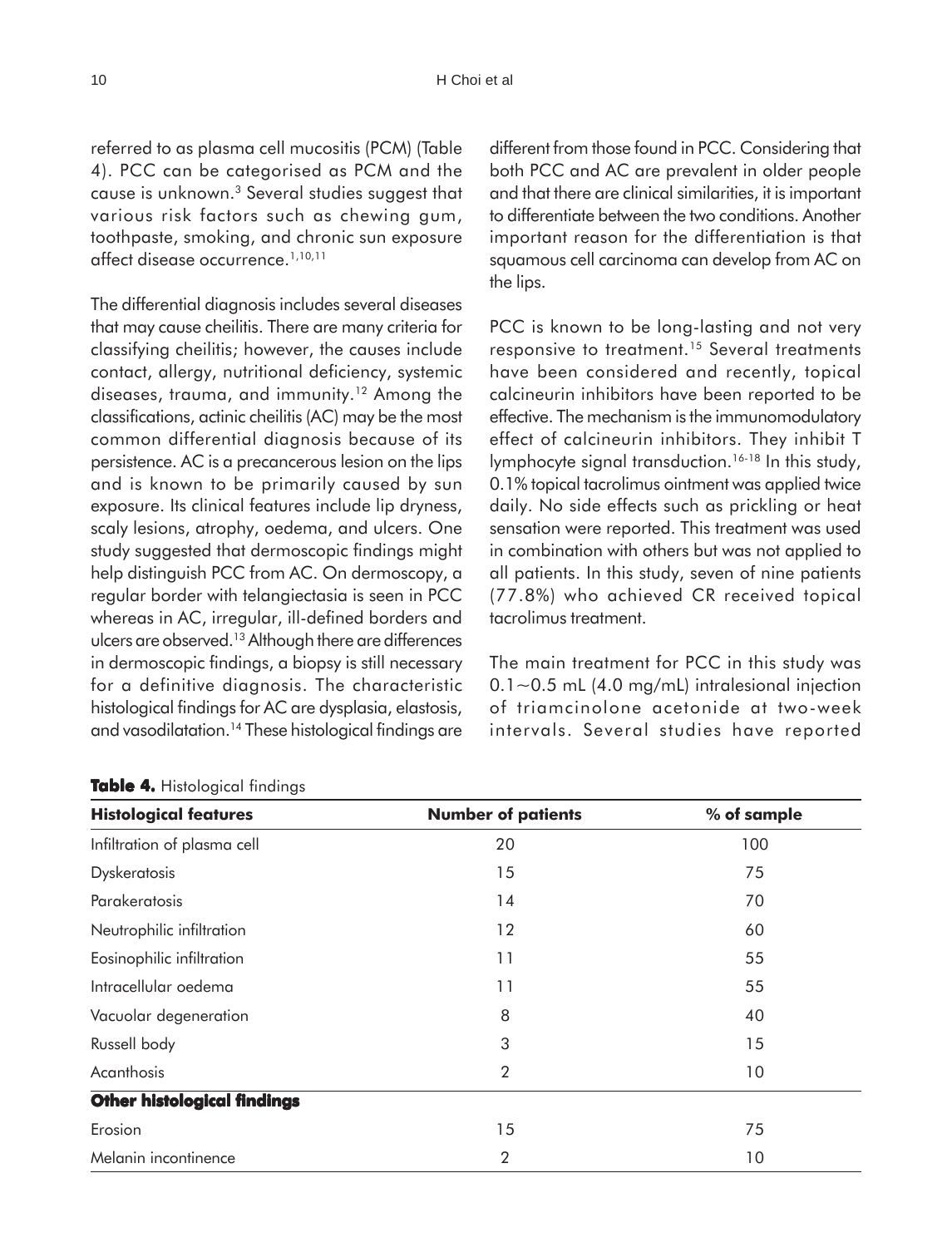successful therapeutic effects of intralesional steroid injections in PCC. Because injections can penetrate the epidermal barrier, they may be advantageous in terms of drug delivery compared to topical treatments.15,19 In this regard, study patients were treated with intralesional steroid injections instead of topical steroids.

Also noteworthy was that one patient who did not respond to any treatment was cured by dapsone (100 mg/day for one week). He was treated with an intralesional steroid injection, topical calcineurin inhibitor, and systemic steroid for four months but everything was ineffective. Two weeks after the introduction of the dapsone treatment, a complete response was observed. This complete response suggests that dapsone therapy may be considered for the treatment of PCC especially in patients with treatment-resistant PCC. The anti-inflammatory effect of dapsone may be responsible for alleviating the disease. However, the underlying mechanism of CR is not clear.

Histological findings showed band-like infiltrations in the dermis of all patients. Other histological findings were dyskeratosis, parakeratosis, lymphocyte infiltration, intracellular oedema, vacuolar degeneration, and Russell bodies. Eosinophil and neutrophil infiltration findings were observed in other studies.<sup>1,2</sup> In the present study, the above findings were observed in more than 50% of the patients. The cause of these histological findings is not clear. However, one theory suggests that lymphocytes alter B cell growth and differentiation.5,8,20 The Russell body, which is occasionally observed in PCC, was also observed in three patients.

PCC is known to be common in older people and is supported by the findings of this study in which patients with a mean age of 62.65 years were more prone to developing it. This study also confirmed that most patients (80%) experience symptoms. Also, the lips are more sensitive to discomfort because they are involved daily activities like eating or talking. In addition, the lips are part of the face,

so lip pathology can affect facial appearance and potentially limit social activities. Considering the fact that there were relatively large number of patients (40%) in the relapsed group, regular follow-up and patient education that PCC may relapse despite initial cure are important.

In conclusion, this study reviewed the clinical course and histological findings of PCC. Given that PCC causes adverse symptoms in most patients and affects facial appearance, it may have a negative effect on patient QOL. Therefore, proper diagnosis and treatment are essential. Furthermore, since PCC is likely to relapse, regular follow-up is necessary to determine treatment effects and detect recurrence.

# **Acknowledgement**

This study was supported by research fund from Chosun University (2017).

## **References**

- 1. Lee JY, Kim KH, Hahm JE, Ha JW, Kwon WJ, Kim CW, et al. Plasma Cell Cheilitis: A Clinicopathological and Immunohistochemical Study of 13 Cases. Ann Dermatol 2017;29:536-42.
- 2. Choe HC, Park HJ, Oh ST, Park CJ, Byun DG, Cho B. Clinicopathologic study of 8 patients with plasma cell cheilitis. Korean J Dermatol 2003;41:174-8.
- 3. Solomon LW, Wein RO, Rosenwald I, Laver N. Plasma cell mucositis of the oral cavity: report of a case and review of the literature. Oral Surg Oral Med Oral Pathol Oral Radiol Endod 2008;106:853-60.
- 4. Farrier JN, Perkins CS. Plasma cell cheilitis. Br J Oral Maxillofac Surg 2008;46:679-80.
- 5. Rocha N, Mota F, Horta M, Lima O, Massa A, Sanches M. Plasma cell cheilitis. J Eur Acad Dermatol Venereol 2004;18:96-8.
- 6. da Cunha Filho RR, Tochetto LB, Tochetto BB, de Almeida HL Jr, Lorencette NA, Netto JF. "Angular" plasma cell cheilitis. Dermatol Online J 2014;20:doj\_21759.
- 7. Tamaki K, Osada A, Tsukamoto K, Ohtake N, Furue M. Treatment of plasma cell cheilitis with griseofulvin. J Am Acad Dermatol 1994;30(5 Pt 1):789-90.
- 8. Dos Santos HT, Cunha JLS, Santana LAM, Trento CL, Marquetti AC, de Albuquerque-Junior RLC, et al. Plasma cell cheilitis: the diagnosis of a disorder mimicking lip cancer. Autops Case Rep 2019;9:e2018075.